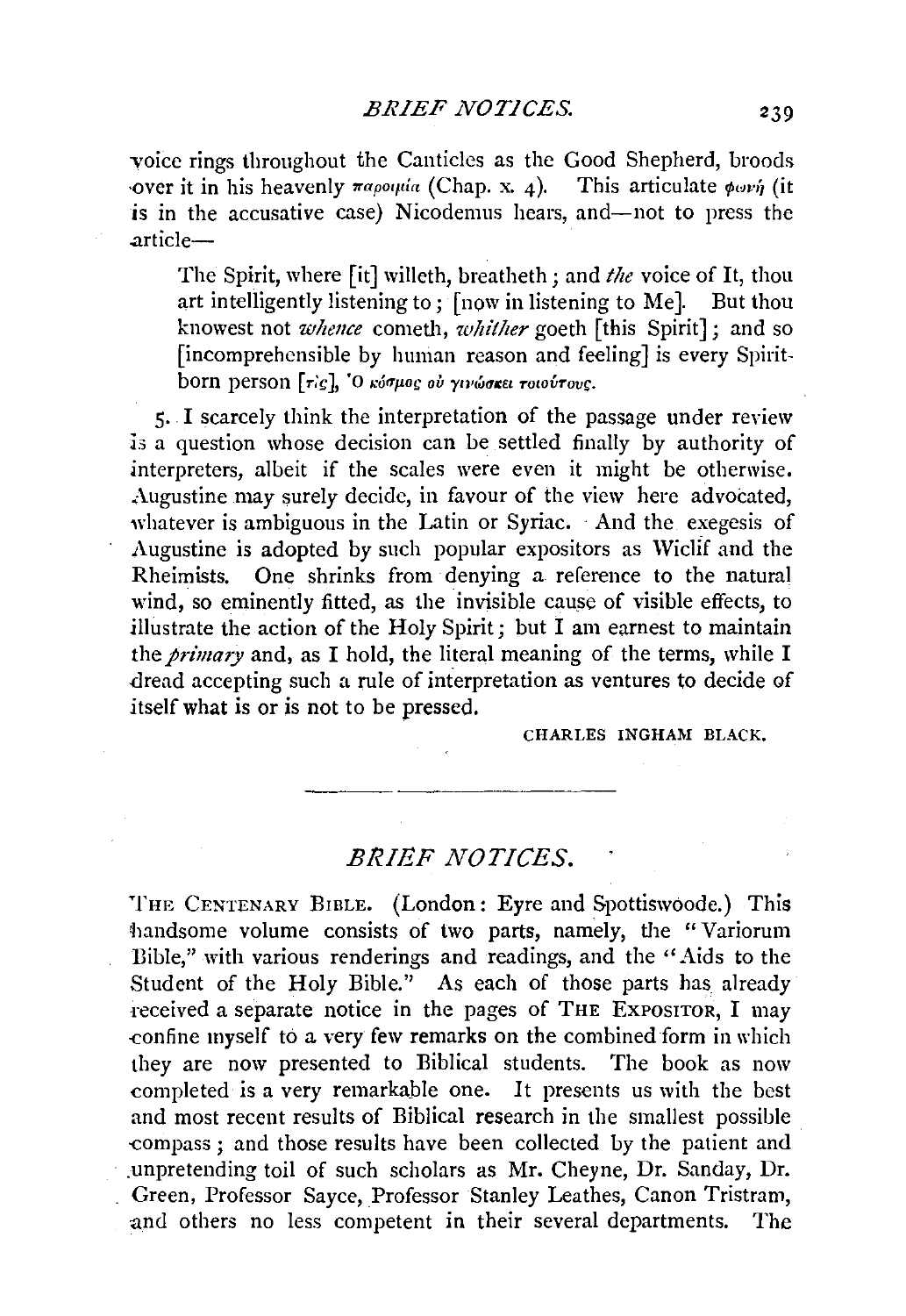consequence is that, in one single volume of very moderate price. we have a Bible rich in information, which could only be gathered from a multitude of learned and expensive books, and from which even the most advanced scholar will still find something to learn. It is not too much to say that twenty years ago-or even ten years ago-such a book could not have been provided. It is one of the most conspicuous proofs of the immense growth and interest in the study of the Bible, and a happy sign that the tyranny of misapplication which has long prevailed in the use of Scripture is doomed to be brought to an end by the growth of a riper and wider knowledge. I need do no more than call passing attention to the mine of valuable information of every kind which is offered to all readers in that portion of the "Centenary Bible" which is composed of the well-known "Aids." Besides the useful Concordance, it contains sketches of the Parables, Miracles, and Prophecies, a summary of the Books of the Old and New Testament, and papers by the first authorities on the Geography, Plants, Animals, and Coins of the Bible ; on its Poetry, Music, Weights, and Money; on Ethnology, Chronology, and History; on its Proper Names and Symbolic Language; and on the Illustrations to Scripture History which are furnished by the monuments of Oriental kingdoms. He who has mastered all these papers may know more of the sources to which we look for the elucidation of Holy Writ than many would have gained by lifelong: labour in less fortunate times.

But the other part of the work---the "Variorum Bible"-- is even more remarkable. Twenty years ago the various readings and renderings. of even the New Testament were little noticed, except by professed scholars; some of the most valuable manuscripts were unknown, or had been most imperfectly collated. As for the readings and renderings of the Old Testament, it was enough to listen to the manner in which the First Lessons were read in Church even by clergymen of university training, and with some repute for learning,. to hear the wrong emphasis and the untenable exegesis which shewed how many texts were entirely misunderstood, The materials for a more perfect knowledge are now placed in the hands of the humblest Sunday-school teacher. He will here see at a glance the corrections,. not only of recurrent errors of translation, such as (in the Old Testament), "grove" for "Asherah," and "plain" for "oak," and in the New Testament, "devils" for ''demons," and "Christ" for "the Christ," and " hell" for "Hades" and "Gehenna ;" but, what is of even more importance, he will be able to read such glorious.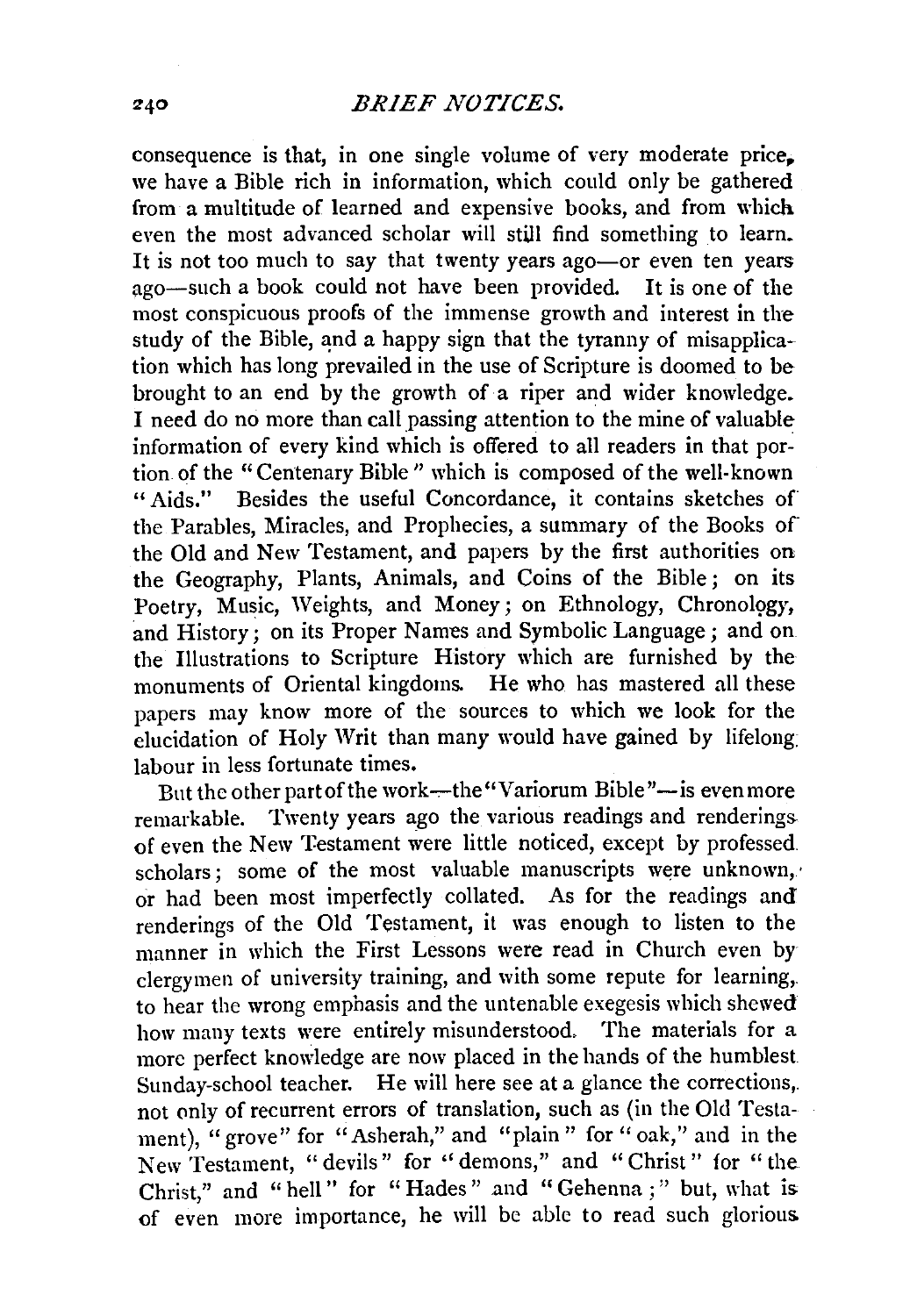passages of Scripture as the Song of Deborah, the Blessings of Jacob and of Moses (Eccles. xii.), and the Sermon on the Mount, with at least some glimpse of the light which has been thrown on many expressions by better translations, or by the readings of the best MSS. As it is impossible to give a due conception of the advantages which the thoughtful student may gain from a right use of this book without entering much more into detail than it is here possible to do, I will content myself with merely referring to one or two passages. Take the most graphic of the Gospels, and see the additional vividness imparted by such touches as will be found by the readings and renderings of Mark iv. 38, and vi. 40, or the extremely important passage, Mark vii. 19, the mistaken translation of which, from the days of St. Chrysostom to our own, has robbed us of one of the most important utterances of our Lord respecting his own relation to the Levitic Law. Or, turn to " the most beautiful book ever written," the Gospel of St. Luke. How many readers will be glad to read the possibly genuine addition of the Codex Bezæ to Luke vi. 4. What interesting suggestions may be found in the readings and translation of Luke vii.  $37$ , which adds a yet deeper tenderness to the words and action of Christ to the poor woman ; of Chap. viii. 44, which corrects the old mistranslation of "border;'' of Chap. xiv. 5, which gives the almost certainly genuine reading of "son" for "ass; '' of Chap. xviii. u, which gives a still more finished detail of the selfsatisfaction of the Pharisee; and of Chap. xix. 48, which restores the fine picturesque figure of the original Greek. Again, in the Gospel of St. John, let the reader refer to Chap. v. 35, which brings out the true force of what our Lord said about the Baptist; to Chap. viii. 25, which will give some suggestion on a difficult Greek expression; to Chap. xii. 13, which adds an illustrative touch; or to Chap. xii. 17, which gives new significance to the miracle of the Raising of Lazarus. These are only the first instances which come casually to hand on turning over the pages. We may confidently hope that the multiplication of such books as these will give a fresh impulse to the desire to understand Scripture aright. We trust that the mere interest of acquiring such knowledge will send many a reader to the systematic and continuous study of the oracles of God. To the scholars who have thus read many books, in order that English readers might be enabled to read with better understanding the best of all books-and to the publishers who have given the result of their labours in this convenient form-the best thanks of the English public are due. F. W. FARRAR.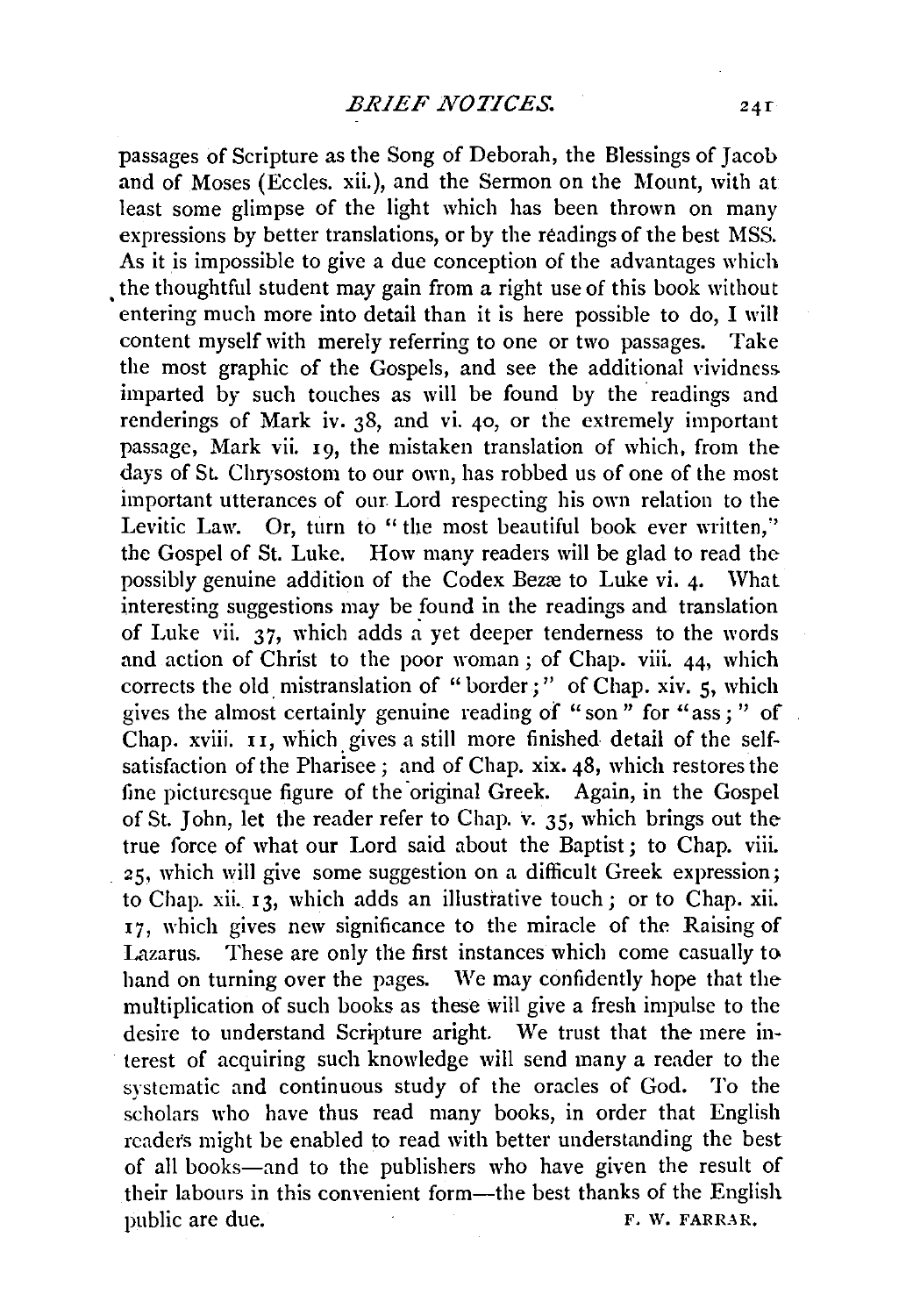In Canon Farrar's commendation whether of the. "Variorum" or of the "Teachers' Bible," separately considered, I most heartily concur. But in combining the two I cannot but think the Publishers have made a grave mistake; and if, as I am afraid, they have combined them in order to profit by the excitement of the Sunday School Centenary, their motive does not command my respect. The fact is that the two Bibles are intended, or at least adapted, for two wholly different classes; the one for earnest and cultivated students of the Word who are able, and the other for those who as a rule are not able, to use even the simple critical apparatus which the'' Variorum Bible'' supplies. It is well if even one Sunday School teacher in a score is able to appreciate the various readings and renderings of the Sacred Text; it is quite certain that at least the other nineteen will only be perplexed and confused by them. On the other hand, those students who will most value and profit by these various readings and renderings will care less for the Notes, Essays, &c., which are admirably adapted for the use of Sunday School teachers, since *they*  have access to more copious and elaborate works-to commentaries, dictionaries, cyclopedias, which will better serve their turn.

I may save such students from disappointment, and an expenditure which some of them can ill afford, if I also warn them that this "Centenary Bible" is printed in a small and somewhat indistinct type, which makes it very trying to use as a book for constant reference. In fine, my advice to teachers is to stick to the "Teachers' Bible:" while to students, capable of using a critical apparatus, I would say, Wait until a new edition of the "Variorum Bible," containing Dr. Sanday's new and valuable contribution, is brought out. Then, at least if the second edition is printed in as good and bold a type as the first, we shall have, in a serviceable form, the very best Bible for constant use with which I am acquainted. I have habitually worked with the first edition-which  $I$  shall be very happy to exchange for the second-for the last four years, and feel myself much at loss when, by any accident, I am unable to refer to it. Hence I can commend it o my fellow-students with a confidence born of experience. EDITOR.

Among the books recently published by Messrs. Hodder and Stoughton there are three which fall within our province and call for some recognition at our hands.

1. THE RELIGIONS OF CHINA, by *Professor James Legge*, consists .of four lectures delivered to the students of the Presbyterian College,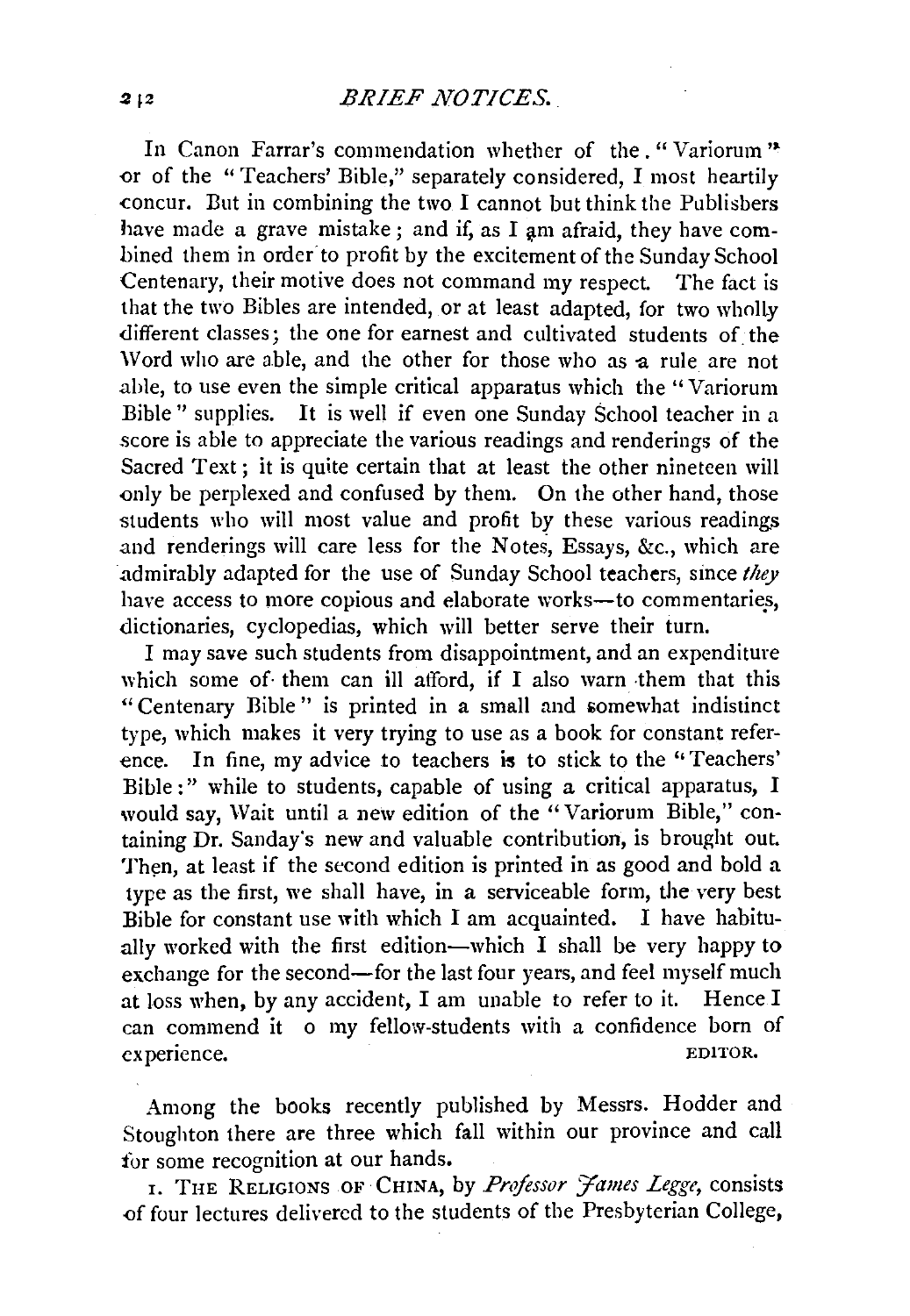Guildford Street, on Confucianism and Taoism, as compare 1 with Christianity. In the first three Lectures he gives a very instructive account of the leading religious principles enunciated by Confucius and Lao-tsze, and of the various modes in which these principles have been corrupted from their original simplicity during the lapse Qf long ages. In the last he compares the dogmata and ethics of these two· great teachers with those of our Lord Jesus Christ, and shews how far, even when taken at their best, they fall beneath the teaching of the New Testament. Dr. Legge's immense learning and erudition in the Chinese scriptures are admitted on all hands, and are quite apparent in the volume before us: but the main value and charm of this book spring from the fact that he here presents the results of his learning and erudition in a simple and popular form. Any man of ordinary intelligence and culture may read it with ease and pleasure. But any such reader will need to bear in mind that the Lecturer, as was natural under the conditions, selects the noblest passages from the teachings of Confucius and Lao-tsze, and is likely therefore to leave an unduly favourable impression of them on the minds of his readers; and that without any intention of prejudicing his readers in their favour. It is natural that a scholar should over· value authors to whose works he has devoted the studious hours of his life. It is fair, if the Chinese sages are to be compared with the Great Teacher, that their finest utterances should be introduced into a comparison which cannot fail to be a contrast to their immense disadvantage. But, nevertheless, in such a comparison, so conducted, the Sages cannot fail to receive far more than their due. And if we may judge from a careful perusal of Dr. Legge's own translation of the Works of Confucius, Confucius at least does get very much more than his due in these Lectures. A more dreary religious book than the Confucian Analects, with their eternal insistance cn "deportment," and the "superior person," it would be hard to f.nd. Even the Talmud, nay, even the Coran, taken as a whole, is not so dull, though it must be confessed that, in a translation, the Coran is dull enough to weary any but an ardent student of the religious conceptions and ways of men.

2. *Dr. Pressensé's* CONTEMPORARY PORTRAITS includes sketches. of Thiers, Strauss as compared with Voltaire, Arnauld de l'Ariege, Dupanloup, Adolphe Monod, Vinet, Verny and Robertson. All these sketches are executed with the vivacity which Dr. Pressense has taught us to expect from his pen; and cannot fail to interest those who.